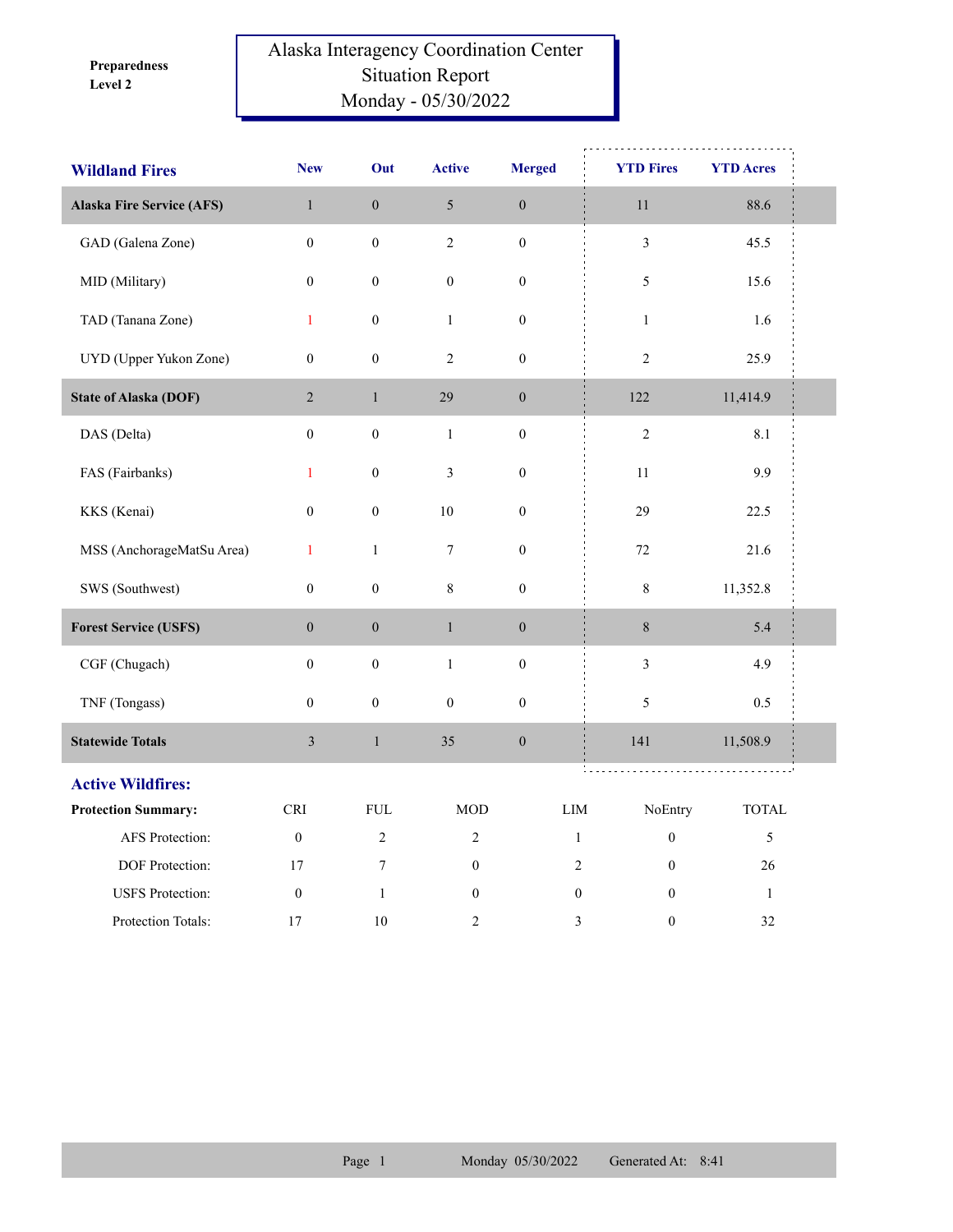## **Active Fires Status Summary**

|                         | Staffed           |                     |                   | Unstaffed         |  |
|-------------------------|-------------------|---------------------|-------------------|-------------------|--|
|                         | Contained $(S/C)$ | Uncontained $(S/U)$ | Contained $(U/C)$ | Uncontained (U/U) |  |
| AFS Protection:         |                   |                     |                   |                   |  |
| DOF Protection:         |                   |                     | 26                |                   |  |
| <b>USFS</b> Protection: |                   |                     |                   |                   |  |
| Status Totals:          |                   |                     |                   |                   |  |

| <b>Active Fires Acreage Summary</b> |                       |                |  |
|-------------------------------------|-----------------------|----------------|--|
|                                     | Acres                 | Acreage Change |  |
| 3 New                               | 2.5                   |                |  |
| 33 Monitor                          | 11,452.1              | 133.1          |  |
| 5 Prescribed                        | 49,744.0              | 565.1          |  |
| 41 Fires                            | Total Acres: 61,198.6 |                |  |

## **Prescribed Fires**

|                                 | <b>YTD</b> Fires | YTD Acres | New | Active | Out Yesterday |
|---------------------------------|------------------|-----------|-----|--------|---------------|
| Military                        |                  | 49,688.0  |     |        |               |
| National Park Service           |                  | 0.1       |     |        |               |
| State of Alaska                 | 4                | 599.1     |     |        |               |
| U.S. Forest Service             |                  | 18.0      |     |        |               |
| <b>Fuels Management Totals:</b> |                  | 50,305.2  |     |        |               |

## **Cause Summary For All Fires (Includes Merged Fires But Not Prescribed Fires)**

|        | Human: 108       | 1,010.8 Acres  |              |
|--------|------------------|----------------|--------------|
|        | Lightning: $3$   |                | $26.0$ Acres |
|        | Undetermined: 30 | 10,472.1 Acres |              |
| Total: | 141              | 11,508.9 Acres |              |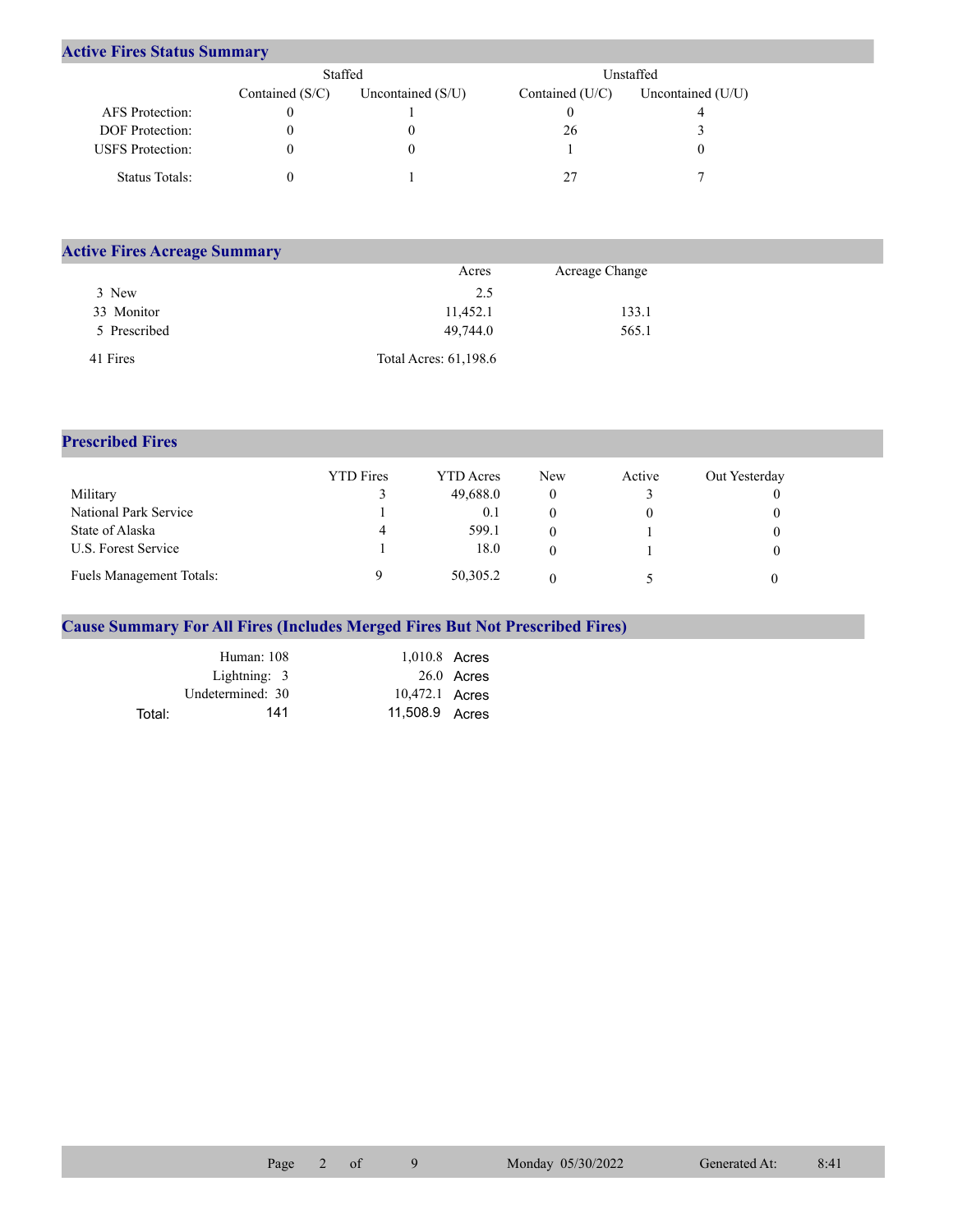| <b>New</b>                                                                                                                                                                                                             | Count: 3            | Acres: $2.5$      |                      |                      |                  |  |
|------------------------------------------------------------------------------------------------------------------------------------------------------------------------------------------------------------------------|---------------------|-------------------|----------------------|----------------------|------------------|--|
| Daily Report From: 05/29                                                                                                                                                                                               |                     |                   |                      | 0.5 Acreage On 05/29 |                  |  |
|                                                                                                                                                                                                                        | Lat: $61\,38.4100$  | Status: Out 05/29 | Acres: $0.5$         |                      | Option: Critical |  |
| 201150                                                                                                                                                                                                                 | Lon: $14910.8700$   |                   | Start Date: $05/29$  |                      | Area: MSS        |  |
|                                                                                                                                                                                                                        | Owner: Private      | Unit:             | <b>AKPRI-Private</b> |                      |                  |  |
| 150                                                                                                                                                                                                                    | Name: Granite Ridge |                   |                      | Cause:               | Undetermined     |  |
| Daily Report From: 05/29                                                                                                                                                                                               |                     |                   |                      | 0.4 Acreage On 05/29 |                  |  |
|                                                                                                                                                                                                                        | Lat: $6448.7417$    | Status: $U/C$     | Acres: $0.4$         |                      | Option: Critical |  |
| 211149                                                                                                                                                                                                                 | Lon: 147 27.4267    |                   | Start Date: 05/29    | Area: FAS            |                  |  |
|                                                                                                                                                                                                                        | Owner: Private      | Unit:             | <b>AKPRI-Private</b> |                      |                  |  |
| 149                                                                                                                                                                                                                    | Name: Atigun St     |                   |                      |                      | Cause: Human     |  |
| FNSB requested Forestry assistance with a wildland fire occurring in the back yard of a residence. Three Forestry units<br>responded and aided in suppressing the fire. This fire was called contained and controlled. |                     |                   |                      |                      |                  |  |

| Daily Report From: 05/29 |                   |              |                      | 1.6 Acreage On $05/29$ |  |
|--------------------------|-------------------|--------------|----------------------|------------------------|--|
| PN3C                     | Lat: $6511.9283$  | Status: S/U  | Acres: $1.6$         | Option: Full           |  |
| 231148                   | Lon: $15202.1183$ | Personnel: 2 | Start Date: 05/29    | Area: <b>TAD</b>       |  |
| PDPN3C                   | Owner: Private    | Unit:        | <b>AKPRI-Private</b> |                        |  |
| 148                      | Name: White Alice |              |                      | Cause: Human           |  |

Upper Yukon Tanana Dispatch received numerous reports from the village of Tanana, of a structure fire that was spreading into the wildlands. Smokejumpers were dispatched along with Air Attack 0AX. Two smokejumpers were deployed and assisted the local fire department and residents with suppressing the fire. Tentative demobilization tomorrow evening 5/30.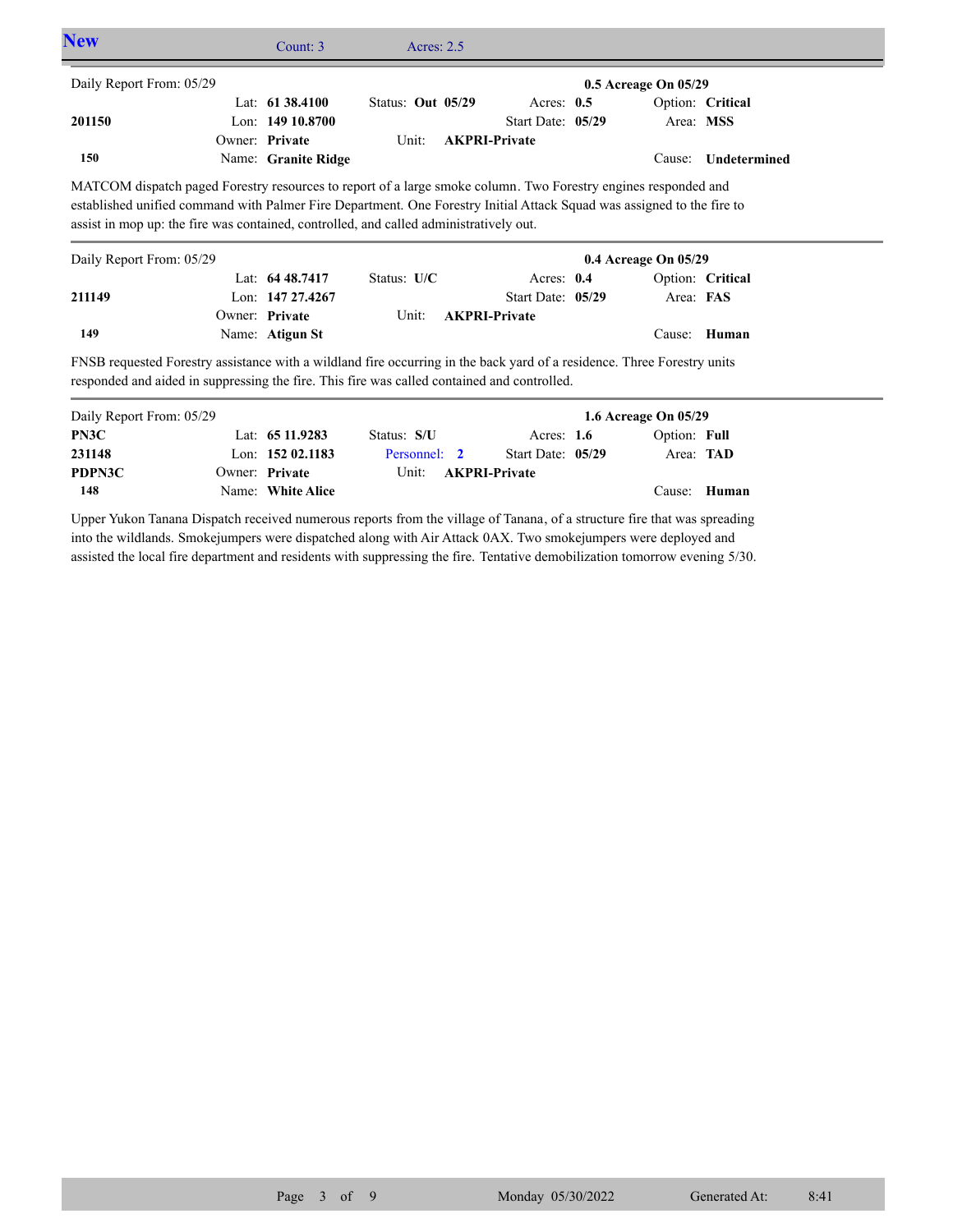| <b>Monitor</b>                                                                                                                                                                                                                  |              | Count: 33            |             | Acres: 11,452.1                           |                                 | Acreage Change: 100.2         |                     |
|---------------------------------------------------------------------------------------------------------------------------------------------------------------------------------------------------------------------------------|--------------|----------------------|-------------|-------------------------------------------|---------------------------------|-------------------------------|---------------------|
| These fires are currently in monitor status. Monitoring schedules are based on defined timeframes, but are<br>dependent on available resources, and weather conditions. When monitoring occurs, information will be<br>updated. |              |                      |             |                                           |                                 |                               |                     |
| Daily Report From: 05/29                                                                                                                                                                                                        |              |                      |             |                                           |                                 | No Acreage Change Since 05/28 |                     |
|                                                                                                                                                                                                                                 |              | Lat: 61 35.8233      | Status: U/C |                                           | Acres: $0.2$                    |                               | Option: Critical    |
| 201147                                                                                                                                                                                                                          |              | Lon: 149 25.2117     |             |                                           | Start Date: 05/28               | Area: MSS                     |                     |
|                                                                                                                                                                                                                                 |              | Owner: Private       | Unit:       | <b>AKPRI-Private</b>                      |                                 |                               |                     |
| 147                                                                                                                                                                                                                             | Name: Peck   |                      |             |                                           |                                 |                               | Cause: Undetermined |
| One Forestry engine walked the fire. Cleaned up one hot spot.                                                                                                                                                                   |              |                      |             |                                           |                                 |                               |                     |
| Last Report: 05/28                                                                                                                                                                                                              |              |                      |             |                                           |                                 | 0.1 Acreage On 05/28          |                     |
|                                                                                                                                                                                                                                 |              | Lat: $62\,57.4030$   | Status: U/C |                                           | Acres: 0.1                      |                               | Option: Critical    |
| 204146                                                                                                                                                                                                                          |              | Lon: 155 35.9190     |             |                                           | Start Date: 05/28               | Area: SWS                     |                     |
|                                                                                                                                                                                                                                 |              | Owner: ANCSA         | Unit:       | <b>AKVLN-MTNT, Limited</b>                |                                 |                               |                     |
| 146                                                                                                                                                                                                                             |              | Name: Chinana Ave    |             |                                           |                                 |                               | Cause: Human        |
| Last Report: 05/28                                                                                                                                                                                                              |              |                      |             |                                           |                                 | 0.1 Acreage On 05/28          |                     |
|                                                                                                                                                                                                                                 |              | Lat: 61 36.0217      | Status: U/C |                                           | Acres: 0.1                      |                               | Option: Critical    |
| 201145                                                                                                                                                                                                                          |              | Lon: 149 15.1550     |             |                                           | Start Date: 05/28               | Area: MSS                     |                     |
|                                                                                                                                                                                                                                 |              | Owner: Private       | Unit:       | <b>AKPRI-Private</b>                      |                                 |                               |                     |
| 145                                                                                                                                                                                                                             |              | Name: Creekwood Park |             |                                           |                                 |                               | Cause: Undetermined |
|                                                                                                                                                                                                                                 |              |                      |             |                                           |                                 |                               |                     |
| Last Report: 05/27<br>PN1T                                                                                                                                                                                                      |              | Lat: $62\,55.2318$   |             |                                           |                                 | 0.1 Acreage On 05/27          |                     |
| 231143                                                                                                                                                                                                                          |              | Lon: 160 05.4060     | Status: U/U |                                           | Acres: 0.1<br>Start Date: 05/27 | Option: Full<br>Area: GAD     |                     |
| PDPN1T                                                                                                                                                                                                                          |              | Owner: ANCSA         | Unit:       | <b>AKVLN-Hee-yea-Lindge Corporation</b>   |                                 |                               |                     |
| 143                                                                                                                                                                                                                             |              | Name: Grayling Dump  |             |                                           |                                 |                               | Cause: Human        |
|                                                                                                                                                                                                                                 |              |                      |             |                                           |                                 |                               |                     |
| Daily Report From: 05/29                                                                                                                                                                                                        |              |                      |             |                                           |                                 | No Acreage Change Since 05/28 |                     |
| PN <sub>2</sub> E                                                                                                                                                                                                               |              | Lat: $60\,39.9767$   | Status: U/C |                                           | Acres: 0.1                      |                               | Option: Critical    |
| 203142                                                                                                                                                                                                                          |              | Lon: 151 18.3633     |             |                                           | Start Date: 05/27               | Area: KKS                     |                     |
| <b>PNPN2E</b>                                                                                                                                                                                                                   |              | Owner: Private       | Unit:       | <b>AKPRI-Private</b>                      |                                 |                               |                     |
| 142                                                                                                                                                                                                                             |              | Name: Spruce Haven   |             |                                           |                                 |                               | Cause: Human        |
| Fire was checked, no heat or smoke found.                                                                                                                                                                                       |              |                      |             |                                           |                                 |                               |                     |
| Last Report: 05/27                                                                                                                                                                                                              |              |                      |             |                                           |                                 | 0.1 Acreage On 05/27          |                     |
|                                                                                                                                                                                                                                 |              | Lat: $64\,47.5300$   | Status: U/U |                                           | Acres: 0.1                      |                               | Option: Critical    |
| 211140                                                                                                                                                                                                                          |              | Lon: 147 21.5433     |             |                                           | Start Date: 05/27               | Area: FAS                     |                     |
|                                                                                                                                                                                                                                 |              | Owner: County        | Unit:       | <b>AKAKS-Fairbanks North Star Borough</b> |                                 |                               |                     |
| 140                                                                                                                                                                                                                             |              | Name: Marigold       |             |                                           |                                 |                               | Cause: Undetermined |
| Last Report: 05/26                                                                                                                                                                                                              |              |                      |             |                                           |                                 | 5.0 Acreage On 05/26          |                     |
| PNY6                                                                                                                                                                                                                            |              | Lat: $60\,53.6667$   | Status: U/C |                                           | Acres: 5.0                      | Option: Full                  |                     |
| 204139                                                                                                                                                                                                                          |              | Lon: 162 31.6667     |             |                                           | Start Date: 05/26               | Area: SWS                     |                     |
| PNPNY6                                                                                                                                                                                                                          |              | Owner: ANCSA         | Unit:       | <b>AKVLN-Kasigluk, Incorporated</b>       |                                 |                               |                     |
| 139                                                                                                                                                                                                                             |              | Name: Kasigluk       |             |                                           |                                 |                               | Cause: Undetermined |
| Last Report: 05/28                                                                                                                                                                                                              |              |                      |             |                                           |                                 | No Acreage Change Since 05/27 |                     |
| PNV1                                                                                                                                                                                                                            |              | Lat: 59 50.9383      | Status: U/C |                                           | Acres: 13.3                     |                               | Option: Critical    |
| 203134                                                                                                                                                                                                                          |              | Lon: 150 58.3750     |             |                                           | Start Date: 05/25               | Area: <b>KKS</b>              |                     |
| PNPNV1                                                                                                                                                                                                                          | Owner: State |                      | Unit:       | <b>AKDNS-AK Dept. Natural Resources</b>   |                                 |                               |                     |
| 134                                                                                                                                                                                                                             |              | Name: Caribou        |             |                                           |                                 |                               | Cause: Undetermined |
|                                                                                                                                                                                                                                 |              |                      |             |                                           |                                 |                               |                     |

Page 4 of 9 Monday 05/30/2022 Generated At: 8:41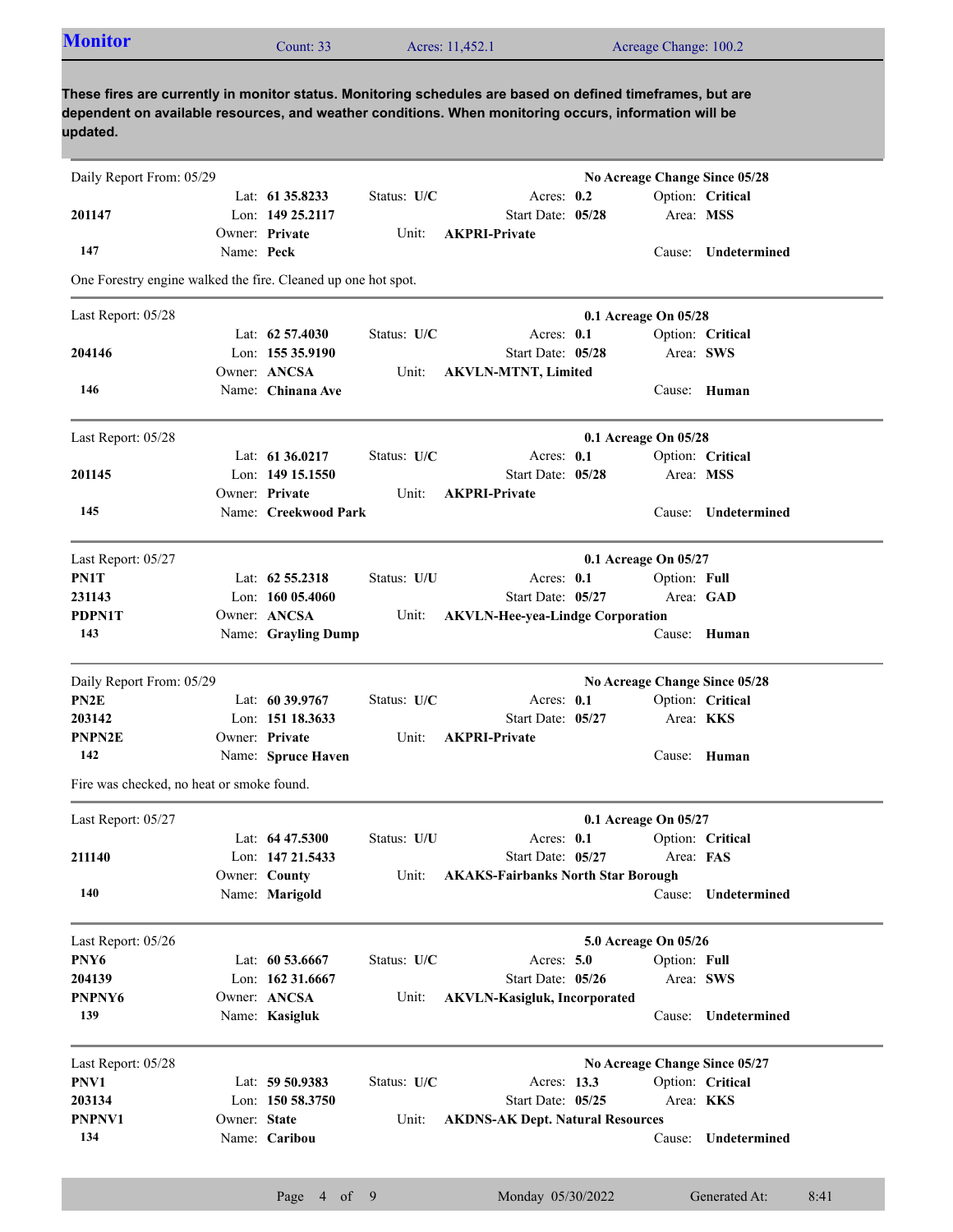| <b>Monitor</b><br>Acres: 11,452.1<br>Acreage Change: 100.2<br>Count: 33 |  |
|-------------------------------------------------------------------------|--|
|-------------------------------------------------------------------------|--|

| Last Report: 05/23                                                          |              |                                        |             |                                           |                      |              | No Acreage Change Since 05/22 |
|-----------------------------------------------------------------------------|--------------|----------------------------------------|-------------|-------------------------------------------|----------------------|--------------|-------------------------------|
|                                                                             |              | Lat: $61\,05.1517$<br>Lon: 149 46.1883 | Status: U/C | Acres: 0.8<br>Start Date: 05/22           |                      | Area: MSS    | Option: Critical              |
| 201131                                                                      |              | Owner: Private                         | Unit:       | <b>AKPRI-Private</b>                      |                      |              |                               |
| 131                                                                         |              | Name: Zircon                           |             |                                           |                      |              | Cause: Human                  |
| Last Report: 05/22                                                          |              |                                        |             |                                           |                      |              | No Acreage Change Since 05/21 |
| PNC3                                                                        |              | Lat: $64\,55.7600$                     | Status: U/U | Acres: 40.8                               |                      |              | Option: Modified              |
|                                                                             |              | Lon: 161 11.3517                       |             | Start Date: 05/21                         |                      |              | Area: GAD                     |
| PDPNC3<br>121                                                               |              | Owner: ANCSA<br>Name: Koyuk Dump       | Unit:       | <b>AKVLN-Koyuk Native Corporation</b>     |                      |              | Cause: Human                  |
|                                                                             |              |                                        |             |                                           |                      |              |                               |
| Daily Report From: 05/29                                                    |              |                                        |             |                                           |                      |              | No Acreage Change Since 05/22 |
| PNB <sub>5</sub>                                                            |              | Lat: 61 42.1467                        | Status: U/C | Acres: $5.1$                              |                      |              | Option: Critical              |
| 201116                                                                      |              | Lon: 149 00.9550<br>Owner: Private     | Unit:       | Start Date: 05/21<br><b>AKPRI-Private</b> |                      | Area: MSS    |                               |
| 116                                                                         |              | Name: All Elks Road                    |             |                                           |                      | Cause:       | Undetermined                  |
| One Forestry Engine walked the fire. Worked areas of moisture holding heat. |              |                                        |             |                                           |                      |              |                               |
| Last Report: 05/21                                                          |              |                                        |             |                                           | 0.1 Acreage On 05/21 |              |                               |
|                                                                             |              | Lat: $6029.8310$                       | Status: U/C | Acres: 0.1                                |                      |              | Option: Critical              |
| 203115                                                                      |              | Lon: 151 00.8780                       |             | Start Date: 05/21                         |                      | Area: KKS    |                               |
|                                                                             | Owner: State |                                        | Unit:       | <b>AKDNS-AK Dept. Natural Resources</b>   |                      |              |                               |
| 115                                                                         |              | Name: Ski Boot                         |             |                                           |                      |              | Cause: Human                  |
| Last Report: 05/21                                                          |              |                                        |             |                                           |                      |              | No Acreage Change Since 05/20 |
|                                                                             |              | Lat: 59 31.5960                        | Status: U/C | Acres: 0.1                                |                      | Option: Full |                               |
| 203113                                                                      |              | Lon: 151 26.3920                       |             | Start Date: 05/20                         |                      |              | Area: <b>KKS</b>              |
|                                                                             |              | Owner: Private                         | Unit:       | <b>AKPRI-Private</b>                      |                      |              |                               |
| 113                                                                         |              | Name: Sadie Cove                       |             |                                           |                      |              | Cause: Human                  |
| Last Report: 05/20                                                          |              |                                        |             |                                           | 0.3 Acreage On 05/20 |              |                               |
|                                                                             |              | Lat: 65 07.2890                        | Status: U/C | Acres: $0.3$                              |                      |              | Option: Critical              |
| 211112                                                                      |              | Lon: 147 40.3090                       |             | Start Date: 05/20                         |                      | Area: FAS    |                               |
|                                                                             |              | Owner: Private                         | Unit:       | <b>AKPRI-Private</b>                      |                      |              |                               |
| 112                                                                         |              | Name: Poker Creek                      |             |                                           |                      |              | Cause: Undetermined           |
| Last Report: 05/20                                                          |              |                                        |             |                                           | 0.1 Acreage On 05/20 |              |                               |
|                                                                             |              | Lat: 63 53.7350                        | Status: U/C | Acres: 0.1                                |                      |              | Option: Limited               |
| 212111                                                                      |              | Lon: 145 08.1200                       |             | Start Date: 05/20                         |                      | Area: DAS    |                               |
|                                                                             | Owner: State |                                        | Unit:       | <b>AKDNS-AK Dept. Natural Resources</b>   |                      |              |                               |
| 111                                                                         |              | Name: Barley Way                       |             |                                           |                      | Cause:       | Undetermined                  |
| Last Report: 05/27                                                          |              |                                        |             |                                           |                      |              | No Acreage Change Since 05/24 |
|                                                                             |              | Lat: 62 00.4200                        | Status: U/C | Acres: 3.2                                |                      |              | Option: Critical              |
| 201110                                                                      |              | Lon: $14957.8800$                      |             | Start Date: 05/20                         |                      | Area: MSS    |                               |
|                                                                             |              | Owner: Private                         | Unit:       | <b>AKPRI-Private</b>                      |                      |              |                               |
| 110                                                                         |              | Name: Caswell Lakes                    |             |                                           |                      | Cause:       | Undetermined                  |
|                                                                             |              |                                        |             |                                           |                      |              |                               |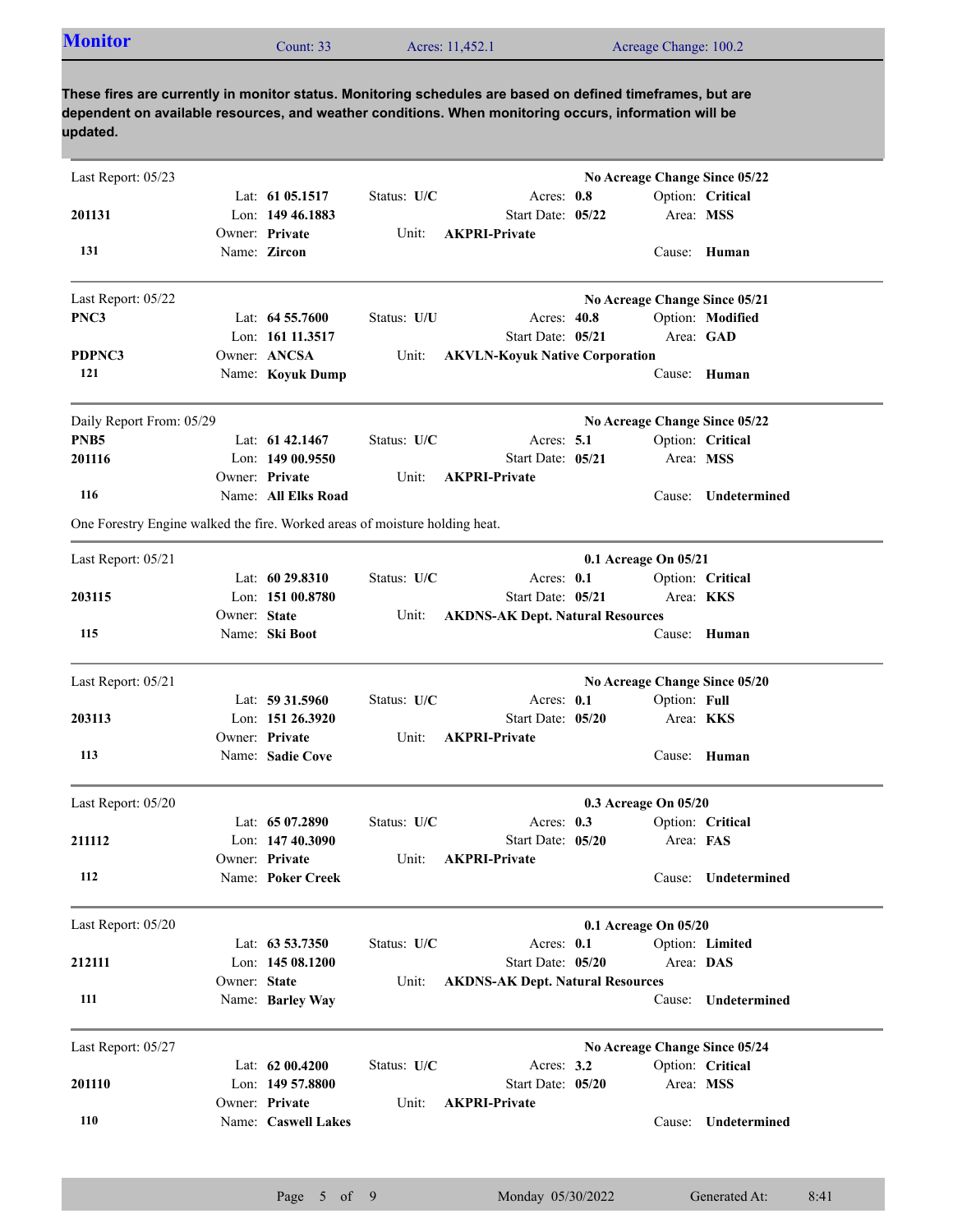|  | <b>Monitor</b> | ount: 33 | Acres: 11,452.1 | Acreage Change: 100.2 |
|--|----------------|----------|-----------------|-----------------------|
|--|----------------|----------|-----------------|-----------------------|

| Last Report: 05/20 |                    |                         |             |                                                     | 0.1 Acreage On 05/20 |                                 |
|--------------------|--------------------|-------------------------|-------------|-----------------------------------------------------|----------------------|---------------------------------|
| PM9B               |                    | Lat: $6505.8410$        | Status: U/U | Acres: 0.1                                          |                      | Option: Limited                 |
|                    |                    | Lon: 141 38.3700        |             | Start Date: 05/20                                   | Area: UYD            |                                 |
| PDPM9B             | Owner: NPS         |                         | Unit:       | <b>AKYCP-Yukon-Charley Rivers National Preserve</b> |                      |                                 |
| 109                |                    | Name: Trout Creek       |             |                                                     |                      | Cause: Lightning                |
| Last Report: 05/23 |                    |                         |             |                                                     |                      | 25.7 Acreage Change Since 05/20 |
| PM9D               |                    | Lat: 65 01.5850         | Status: U/U | Acres: 25.8                                         |                      | Option: Modified                |
|                    |                    | Lon: 141 14.8017        |             | Start Date: 05/20                                   | Area: UYD            |                                 |
| PDPM9D             |                    | Owner: ANCSA            | Unit:       | <b>AKDYN-Doyon, Limited</b>                         |                      |                                 |
| 108                |                    | Name: Windfall Mountain |             |                                                     |                      | Cause: Lightning                |
| Last Report: 05/21 |                    |                         |             |                                                     |                      | 0.8 Acreage Change Since 05/20  |
| <b>PM74</b>        |                    | Lat: 62 58.8490         | Status: U/C | Acres: 1.8                                          | Option: Full         |                                 |
| 204107             |                    | Lon: 156 05.8460        |             | Start Date: 05/19                                   | Area: SWS            |                                 |
| PNPM74             |                    | Owner: ANCSA            | Unit:       | <b>AKVLN-MTNT, Limited</b>                          |                      |                                 |
| 107                |                    | Name: Takotna Dump      |             |                                                     |                      | Cause: Undetermined             |
| Last Report: 05/19 |                    |                         |             |                                                     |                      | No Acreage Change Since 05/18   |
| PM7S               |                    | Lat: $59\,48.9260$      | Status: U/C | Acres: $1.5$                                        |                      | Option: Critical                |
| 203101             |                    | Lon: $15105.4650$       |             | Start Date: 05/18                                   | Area: KKS            |                                 |
| PNPM7S             |                    | Owner: Private          | Unit:       | <b>AKPRI-Private</b>                                |                      |                                 |
| 101                |                    | Name: Olia Court        |             |                                                     |                      | Cause: Human                    |
| Last Report: 05/18 |                    |                         |             |                                                     | 0.1 Acreage On 05/18 |                                 |
|                    |                    | Lat: $60\,28.3740$      | Status: U/C | Acres: 0.1                                          |                      | Option: Critical                |
| 203100             |                    | Lon: $15110.5300$       |             | Start Date: 05/18                                   | Area: <b>KKS</b>     |                                 |
|                    |                    | Owner: Private          | Unit:       | <b>AKPRI-Private</b>                                |                      |                                 |
| 100                | Name: <b>Jones</b> |                         |             |                                                     |                      | Cause: Human                    |
| Last Report: 05/18 |                    |                         |             |                                                     |                      | No Acreage Change Since 05/17   |
|                    |                    | Lat: $60\,31.9040$      | Status: U/C | Acres: $0.1$                                        |                      | Option: Critical                |
| 203099             |                    | Lon: $15047.9930$       |             | Start Date: 05/17                                   | Area: KKS            |                                 |
|                    |                    | Owner: Private          | Unit:       | <b>AKPRI-Private</b>                                |                      |                                 |
| 099                | Name: Adele        |                         |             |                                                     |                      | Cause: Human                    |
| Last Report: 05/20 |                    |                         |             |                                                     |                      | No Acreage Change Since 05/19   |
| PM5M               |                    | Lat: 58 36.4200         | Status: U/C | Acres: 24.3                                         |                      | Option: Unplanned               |
| 204096             |                    | Lon: 159 57.9600        |             | Start Date: 05/17                                   | Area: SWS            |                                 |
| PNPM5M             | Owner: State       |                         | Unit:       | <b>AKDNS-AK Dept. Natural Resources</b>             |                      |                                 |
| 096                |                    | Name: Walrus Islands    |             |                                                     | Cause:               | Undetermined                    |
| Last Report: 05/19 |                    |                         |             |                                                     |                      | No Acreage Change Since 05/18   |
|                    |                    | Lat: 62 23.1017         | Status: U/C | Acres: 2.0                                          | Option: Full         |                                 |
| 201095             |                    | Lon: 149 47.9617        |             | Start Date: 05/17                                   | Area: MSS            |                                 |
|                    |                    | Owner: Private          | Unit:       | <b>AKPRI-Private</b>                                |                      |                                 |
| 095                |                    | Name: N. Fork Talkeetna |             |                                                     | Cause:               | Undetermined                    |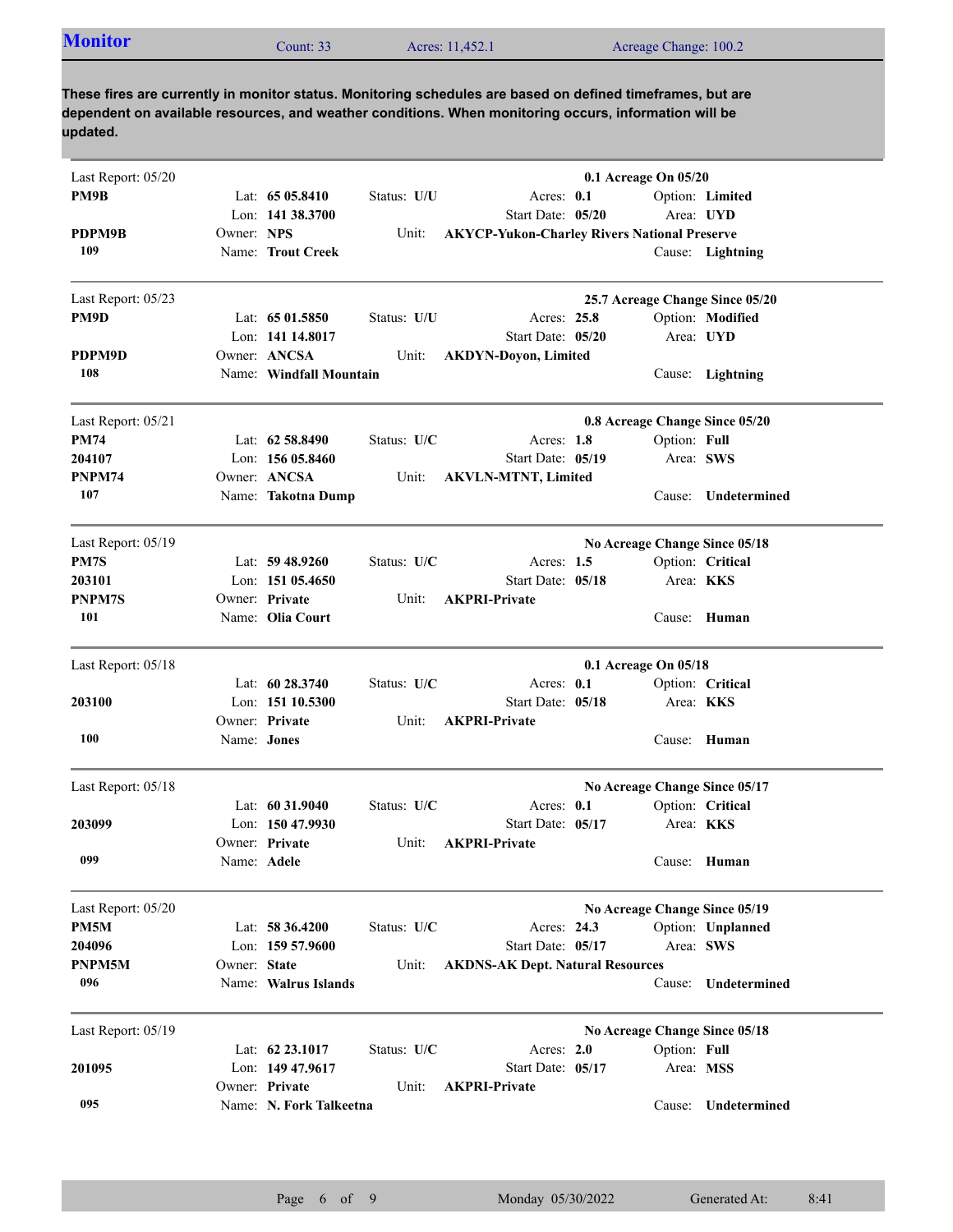| <b>Monitor</b><br>Acreage Change: 100.2<br>Acres: 11,452.1<br>Count: $332$ |
|----------------------------------------------------------------------------|
|----------------------------------------------------------------------------|

| Last Report: 05/16<br><b>PM38</b><br>Lat: $59\,42.6226$<br>Status: U/C<br>Acres: 29.2<br>Option: Full<br>Start Date: 05/16<br>Area: SWS<br>204090<br>Lon: 161 53.2962<br>PNPM38<br>Owner: ANCSA<br><b>AKVLN-Qanirtuuq, Incorporated</b><br>Unit:<br>090<br>Name: Arolik<br>Cause: Undetermined<br>0.5 Acreage On 05/15<br>Last Report: 05/15<br>PM2L<br>Lat: 57 50.7233<br>Status: U/C<br>Option: Full<br>Acres: $0.5$<br>Area: KKS<br>203084<br>Lon: 152 37.9833<br>Start Date: 05/15<br>Owner: ANCSA<br>PNPM2L<br><b>AKVLN-Ouzinkie Native Corporation</b><br>Unit:<br>084<br>Name: Antone Larsen<br>Cause: Human<br>Last Report: 05/12<br>0.2 Acreage On 05/12<br>Status: U/C<br>Lat: $60\,27.8230$<br>Acres: $0.2$<br>Option: Critical<br>Start Date: 05/12<br>203079<br>Lon: 151 10.3720<br>Area: <b>KKS</b><br>Owner: State<br><b>AKDNS-AK Dept. Natural Resources</b><br>Unit:<br>079<br>Cause: Human<br>Name: Wendy Lane |  | 29.2 Acreage On 05/16 |  |
|----------------------------------------------------------------------------------------------------------------------------------------------------------------------------------------------------------------------------------------------------------------------------------------------------------------------------------------------------------------------------------------------------------------------------------------------------------------------------------------------------------------------------------------------------------------------------------------------------------------------------------------------------------------------------------------------------------------------------------------------------------------------------------------------------------------------------------------------------------------------------------------------------------------------------------|--|-----------------------|--|
|                                                                                                                                                                                                                                                                                                                                                                                                                                                                                                                                                                                                                                                                                                                                                                                                                                                                                                                                  |  |                       |  |
|                                                                                                                                                                                                                                                                                                                                                                                                                                                                                                                                                                                                                                                                                                                                                                                                                                                                                                                                  |  |                       |  |
|                                                                                                                                                                                                                                                                                                                                                                                                                                                                                                                                                                                                                                                                                                                                                                                                                                                                                                                                  |  |                       |  |
|                                                                                                                                                                                                                                                                                                                                                                                                                                                                                                                                                                                                                                                                                                                                                                                                                                                                                                                                  |  |                       |  |
|                                                                                                                                                                                                                                                                                                                                                                                                                                                                                                                                                                                                                                                                                                                                                                                                                                                                                                                                  |  |                       |  |
|                                                                                                                                                                                                                                                                                                                                                                                                                                                                                                                                                                                                                                                                                                                                                                                                                                                                                                                                  |  |                       |  |
|                                                                                                                                                                                                                                                                                                                                                                                                                                                                                                                                                                                                                                                                                                                                                                                                                                                                                                                                  |  |                       |  |
|                                                                                                                                                                                                                                                                                                                                                                                                                                                                                                                                                                                                                                                                                                                                                                                                                                                                                                                                  |  |                       |  |
|                                                                                                                                                                                                                                                                                                                                                                                                                                                                                                                                                                                                                                                                                                                                                                                                                                                                                                                                  |  |                       |  |
|                                                                                                                                                                                                                                                                                                                                                                                                                                                                                                                                                                                                                                                                                                                                                                                                                                                                                                                                  |  |                       |  |
|                                                                                                                                                                                                                                                                                                                                                                                                                                                                                                                                                                                                                                                                                                                                                                                                                                                                                                                                  |  |                       |  |
|                                                                                                                                                                                                                                                                                                                                                                                                                                                                                                                                                                                                                                                                                                                                                                                                                                                                                                                                  |  |                       |  |
|                                                                                                                                                                                                                                                                                                                                                                                                                                                                                                                                                                                                                                                                                                                                                                                                                                                                                                                                  |  |                       |  |
|                                                                                                                                                                                                                                                                                                                                                                                                                                                                                                                                                                                                                                                                                                                                                                                                                                                                                                                                  |  |                       |  |
| Last Report: 05/18<br>34.4 Acreage Change Since 05/17                                                                                                                                                                                                                                                                                                                                                                                                                                                                                                                                                                                                                                                                                                                                                                                                                                                                            |  |                       |  |
| Lat: 51 57.2683<br>Acres: 919.6<br>Option: Unplanned<br>Status: U/U                                                                                                                                                                                                                                                                                                                                                                                                                                                                                                                                                                                                                                                                                                                                                                                                                                                              |  |                       |  |
| Lon: 176 38.7183<br>Area: SWS<br>204078<br>Start Date: 05/08                                                                                                                                                                                                                                                                                                                                                                                                                                                                                                                                                                                                                                                                                                                                                                                                                                                                     |  |                       |  |
| Owner: <b>DOD</b><br>Unit:<br><b>AKNVQ-U.S. Navy</b>                                                                                                                                                                                                                                                                                                                                                                                                                                                                                                                                                                                                                                                                                                                                                                                                                                                                             |  |                       |  |
| 078<br>Name: Adak<br>Human<br>Cause:                                                                                                                                                                                                                                                                                                                                                                                                                                                                                                                                                                                                                                                                                                                                                                                                                                                                                             |  |                       |  |
| Daily Report From: 05/29<br>No Acreage Change Since 05/12                                                                                                                                                                                                                                                                                                                                                                                                                                                                                                                                                                                                                                                                                                                                                                                                                                                                        |  |                       |  |
| Lat: 61 43.9700<br>Status: U/C<br>PMS1<br>Acres: 0.1<br>Option: Full                                                                                                                                                                                                                                                                                                                                                                                                                                                                                                                                                                                                                                                                                                                                                                                                                                                             |  |                       |  |
| 201077<br>Lon: $14901.7300$<br>Start Date: 05/12<br>Area: MSS                                                                                                                                                                                                                                                                                                                                                                                                                                                                                                                                                                                                                                                                                                                                                                                                                                                                    |  |                       |  |
| Owner: State<br><b>AKDNS-AK Dept. Natural Resources</b><br>Unit:                                                                                                                                                                                                                                                                                                                                                                                                                                                                                                                                                                                                                                                                                                                                                                                                                                                                 |  |                       |  |
| 077<br>Name: Buffalo Mine Coal Seam 2022<br>Cause: Lightning                                                                                                                                                                                                                                                                                                                                                                                                                                                                                                                                                                                                                                                                                                                                                                                                                                                                     |  |                       |  |
| One Forestry engine walked the fire, finding no heat or smoke.                                                                                                                                                                                                                                                                                                                                                                                                                                                                                                                                                                                                                                                                                                                                                                                                                                                                   |  |                       |  |
| Last Report: 05/18<br>1.3 Acreage Change Since 05/14                                                                                                                                                                                                                                                                                                                                                                                                                                                                                                                                                                                                                                                                                                                                                                                                                                                                             |  |                       |  |
| PMR4<br>Lat: $5520.5650$<br>Status: U/C<br>Acres: 70.3<br>Option: Unplanned                                                                                                                                                                                                                                                                                                                                                                                                                                                                                                                                                                                                                                                                                                                                                                                                                                                      |  |                       |  |
| Area: SWS<br>204074<br>Lon: $160\,26.0880$<br>Start Date: 05/12                                                                                                                                                                                                                                                                                                                                                                                                                                                                                                                                                                                                                                                                                                                                                                                                                                                                  |  |                       |  |
| Unit:<br><b>AKVLN-Shumagin Corporation</b><br>Owner: ANCSA<br>PNPMR4                                                                                                                                                                                                                                                                                                                                                                                                                                                                                                                                                                                                                                                                                                                                                                                                                                                             |  |                       |  |
| 074<br>Name: Danger Point<br>Cause: Undetermined                                                                                                                                                                                                                                                                                                                                                                                                                                                                                                                                                                                                                                                                                                                                                                                                                                                                                 |  |                       |  |
| Last Report: 05/12<br>2.0 Acreage Change Since 05/11                                                                                                                                                                                                                                                                                                                                                                                                                                                                                                                                                                                                                                                                                                                                                                                                                                                                             |  |                       |  |
| Lat: 57 42.9640<br>Option: Critical<br>Status: U/C<br>Acres: 4.0                                                                                                                                                                                                                                                                                                                                                                                                                                                                                                                                                                                                                                                                                                                                                                                                                                                                 |  |                       |  |
| Lon: 152 36.0270<br>Start Date: 05/11<br>Area: KKS<br>203071                                                                                                                                                                                                                                                                                                                                                                                                                                                                                                                                                                                                                                                                                                                                                                                                                                                                     |  |                       |  |
| Owner: County<br><b>AKAKS-Kodiak Island Borough</b><br>Unit:                                                                                                                                                                                                                                                                                                                                                                                                                                                                                                                                                                                                                                                                                                                                                                                                                                                                     |  |                       |  |
| 071<br>Name: Bell Flats<br>Human<br>Cause:                                                                                                                                                                                                                                                                                                                                                                                                                                                                                                                                                                                                                                                                                                                                                                                                                                                                                       |  |                       |  |
| Last Report: 05/11<br>No Acreage Change Since 05/10                                                                                                                                                                                                                                                                                                                                                                                                                                                                                                                                                                                                                                                                                                                                                                                                                                                                              |  |                       |  |
| PL8P<br>Lat: 60 29.5458<br>Status: U/C<br>Acres: 0.5<br>Option: Full                                                                                                                                                                                                                                                                                                                                                                                                                                                                                                                                                                                                                                                                                                                                                                                                                                                             |  |                       |  |
| 232057<br>Start Date: 05/08<br>Lon: $14959.2440$<br>Area: CGF                                                                                                                                                                                                                                                                                                                                                                                                                                                                                                                                                                                                                                                                                                                                                                                                                                                                    |  |                       |  |
| P0PL8P<br>Owner: USFS<br>Unit:<br><b>AKCGF-Chugach National Forest</b>                                                                                                                                                                                                                                                                                                                                                                                                                                                                                                                                                                                                                                                                                                                                                                                                                                                           |  |                       |  |
| 057<br>Name: West Juneau<br>Human<br>Cause:                                                                                                                                                                                                                                                                                                                                                                                                                                                                                                                                                                                                                                                                                                                                                                                                                                                                                      |  |                       |  |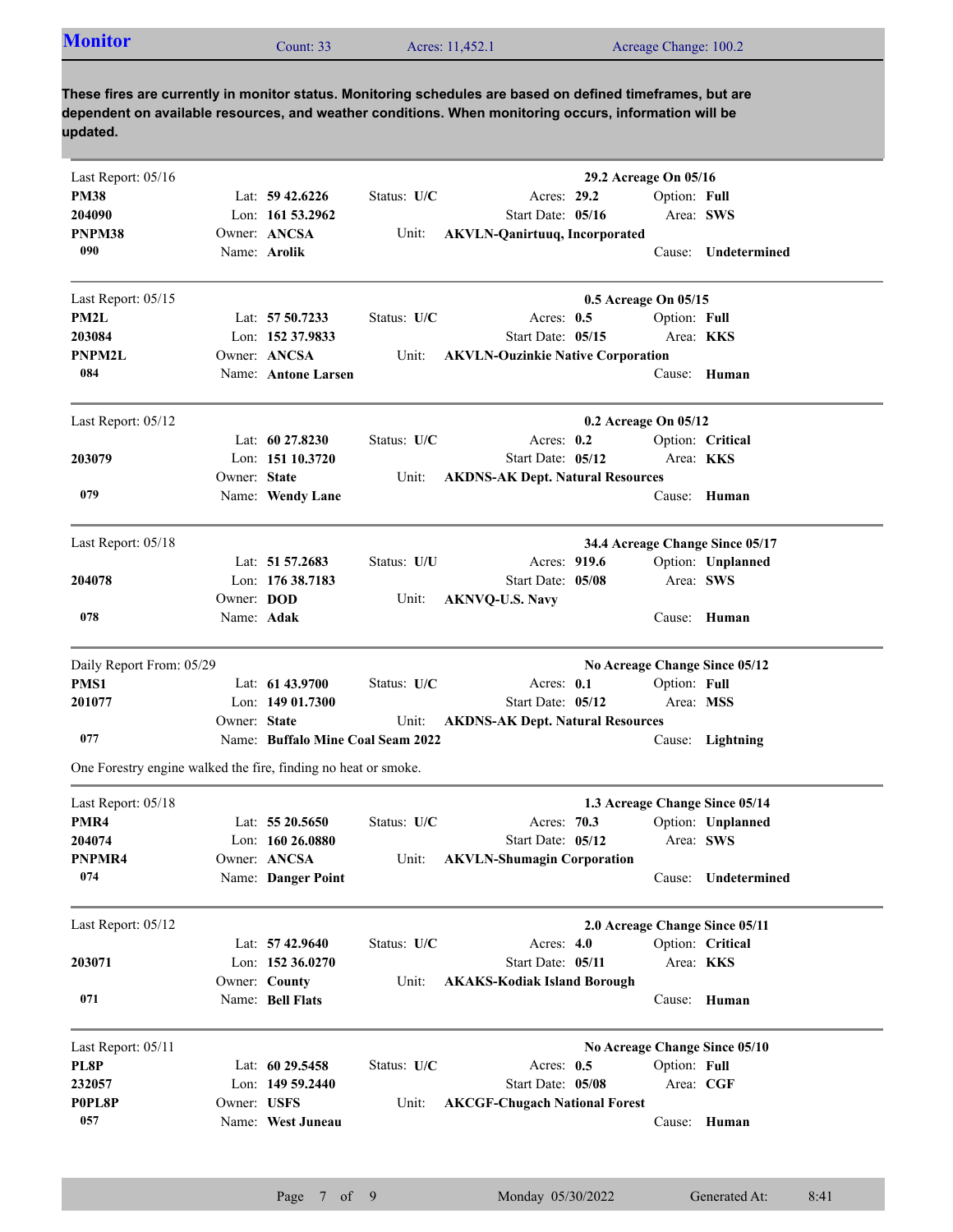| <b>Monitor</b> | $\mathcal$ Count: 33 | Acres: 11,452.1 | Acreage Change: 100.2 |
|----------------|----------------------|-----------------|-----------------------|
|----------------|----------------------|-----------------|-----------------------|

| Last Report: 05/23 |                     |             |                                            |                 |           | No Acreage Change Since 04/26 |
|--------------------|---------------------|-------------|--------------------------------------------|-----------------|-----------|-------------------------------|
| PKS1               | Lat: $60\,32.1500$  | Status: U/U |                                            | Acres: 10,302.5 |           | Option: Limited               |
| 204012             | Lon: $160\,54.7500$ |             | Start Date: $04/16$                        |                 | Area: SWS |                               |
| <b>PNPKS1</b>      | Owner: USFWS        | Unit:       | AKYDR-Yukon Delta National Wildlife Refuge |                 |           |                               |
| 012                | Name: Kwethluk      |             |                                            |                 | Cause:    | Undetermined                  |